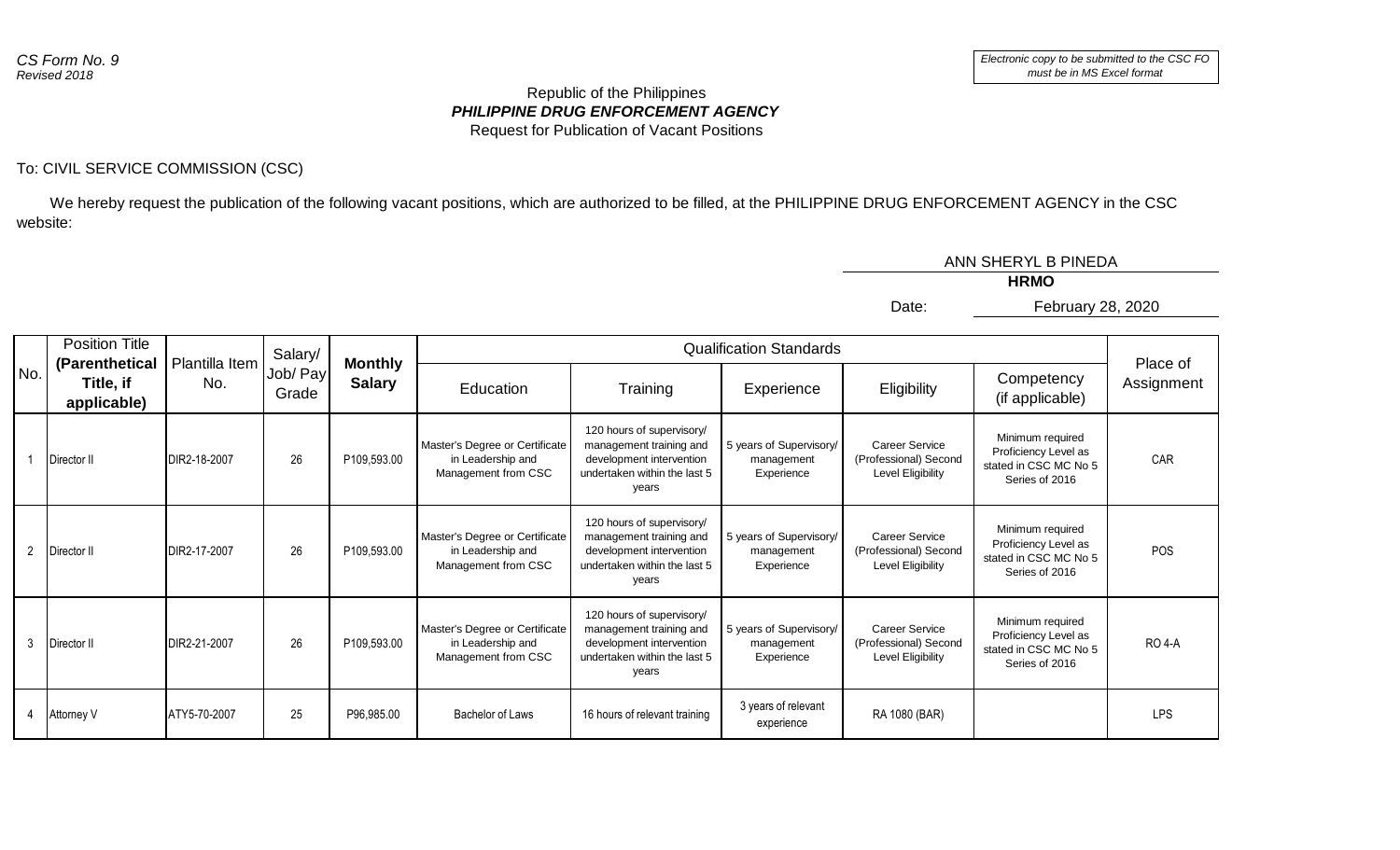| $5\phantom{.0}$ | Investigation Agent V        | INVA5-16-2007   | 24 | P85,074.00 | Master's Degree or Certificate<br>in Leadership and<br>Management from CSC | 40 hours of supervisory/<br>management training and<br>development intervention<br>undertaken within the last 5<br>years | 4 years of Supervisory/<br>management<br>Experience | <b>Career Service</b><br>(Professional) Second<br>Level Eligibility        | POS             |
|-----------------|------------------------------|-----------------|----|------------|----------------------------------------------------------------------------|--------------------------------------------------------------------------------------------------------------------------|-----------------------------------------------------|----------------------------------------------------------------------------|-----------------|
| 6               | Investigation Agent V        | INVA5-32-2007   | 24 | P85.074.00 | Master's Degree or Certificate<br>in Leadership and<br>Management from CSC | 40 hours of supervisory/<br>management training and<br>development intervention<br>undertaken within the last 5<br>years | 4 years of Supervisory/<br>management<br>Experience | <b>Career Service</b><br>(Professional) Second<br>Level Eligibility        | RO <sub>8</sub> |
| - 7             | <b>Investigation Agent V</b> | INVA5-85-2018   | 24 | P85,074.00 | Master's Degree or Certificate<br>in Leadership and<br>Management from CSC | 40 hours of supervisory/<br>management training and<br>development intervention<br>undertaken within the last 5<br>years | 4 years of Supervisory/<br>management<br>Experience | <b>Career Service</b><br>(Professional) Second<br>Level Eligibility        | RO-NCR          |
| 8               | <b>Investigation Agent V</b> | INVA5-84-2018   | 24 | P85,074.00 | Master's Degree or Certificate<br>in Leadership and<br>Management from CSC | 40 hours of supervisory/<br>management training and<br>development intervention<br>undertaken within the last 5<br>years | 4 years of Supervisory/<br>management<br>Experience | <b>Career Service</b><br>(Professional) Second<br><b>Level Eligibility</b> | RO-NCR          |
| 9               | Intelligence Officer III     | INTEL03-17-2007 | 18 | P42,159.00 | Bachelor's Degree relevant to<br>the job                                   | 8 hours of relevant training                                                                                             | 2 years of relevant<br>experience                   | <b>Career Service</b><br>(Professional) Second<br>Level Eligibility        | <b>BARMM</b>    |
| 10              | Investigation Agent I        | INVA1-160-2018  | 18 | P42.159.00 | Bachelor's Degree relevant to<br>the job                                   | 8 hours of relevant training                                                                                             | 2 years of relevant<br>experience                   | Career Service<br>(Professional) Second<br><b>Level Eligibility</b>        | CAR             |
| 11              | Investigation Agent I        | INVA1-159-2018  | 18 | P42,159.00 | Bachelor's Degree relevant to<br>the job                                   | 8 hours of relevant training                                                                                             | 2 years of relevant<br>experience                   | <b>Career Service</b><br>(Professional) Second<br>Level Eligibility        | CAR             |
| 12              | Investigation Agent I        | INVA1-11-2018   | 18 | P42,159.00 | Bachelor's Degree relevant to<br>the job                                   | 8 hours of relevant training                                                                                             | 2 years of relevant<br>experience                   | <b>Career Service</b><br>(Professional) Second<br><b>Level Eligibility</b> | RO <sub>1</sub> |
| 13              | Investigation Agent I        | INVA1-9-2018    | 18 | P42,159.00 | Bachelor's Degree relevant to<br>the job                                   | 8 hours of relevant training                                                                                             | 2 years of relevant<br>experience                   | <b>Career Service</b><br>(Professional) Second<br>Level Eligibility        | RO <sub>1</sub> |
| 14              | Investigation Agent I        | INVA1-136-2018  | 18 | P42.159.00 | Bachelor's Degree relevant to<br>the job                                   | 8 hours of relevant training                                                                                             | 2 years of relevant<br>experience                   | <b>Career Service</b><br>(Professional) Second<br><b>Level Eligibility</b> | <b>RO 12</b>    |
| 15              | Investigation Agent I        | INVA1-140-2018  | 18 | P42,159.00 | Bachelor's Degree relevant to<br>the job                                   | 8 hours of relevant training                                                                                             | 2 years of relevant<br>experience                   | Career Service<br>(Professional) Second<br>Level Eligibility               | RO 13           |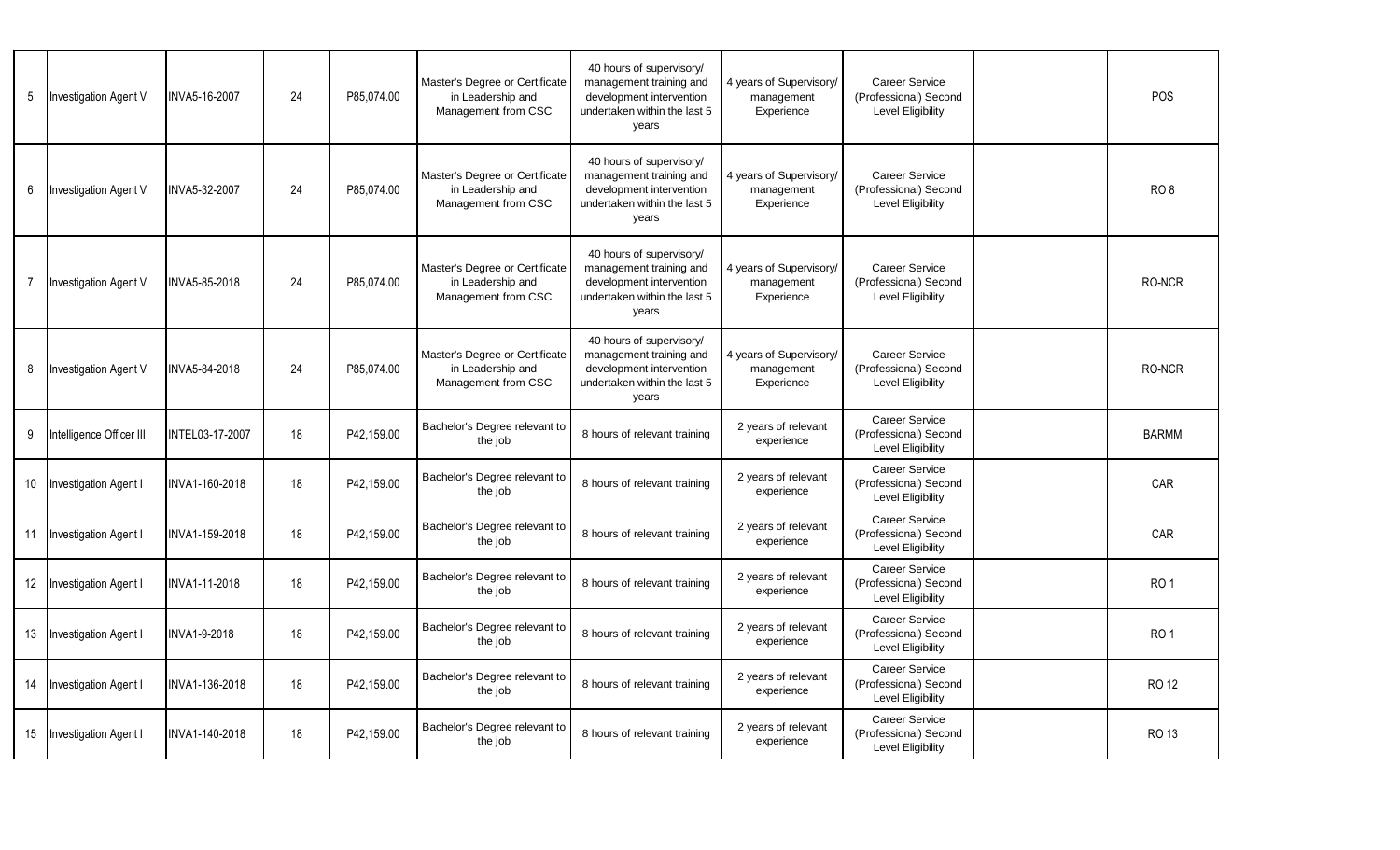| 16 | <b>Investigation Agent I</b> | INVA1-29-2018    | 18 | P42,159.00 | Bachelor's Degree relevant to<br>the job | 8 hours of relevant training | 2 years of relevant<br>experience | <b>Career Service</b><br>(Professional) Second<br>Level Eligibility        | RO <sub>3</sub> |
|----|------------------------------|------------------|----|------------|------------------------------------------|------------------------------|-----------------------------------|----------------------------------------------------------------------------|-----------------|
| 17 | <b>Investigation Agent I</b> | INVA1-51-2018    | 18 | P42,159.00 | Bachelor's Degree relevant to<br>the job | 8 hours of relevant training | 2 years of relevant<br>experience | <b>Career Service</b><br>(Professional) Second<br><b>Level Eligibility</b> | <b>RO 4-B</b>   |
| 18 | <b>Investigation Agent I</b> | INVA1-71-2018    | 18 | P42,159.00 | Bachelor's Degree relevant to<br>the job | 8 hours of relevant training | 2 years of relevant<br>experience | <b>Career Service</b><br>(Professional) Second<br>Level Eligibility        | <b>RO 5</b>     |
| 19 | Investigation Agent I        | INVA1-77-2018    | 18 | P42,159.00 | Bachelor's Degree relevant to<br>the job | 8 hours of relevant training | 2 years of relevant<br>experience | Career Service<br>(Professional) Second<br>Level Eligibility               | RO <sub>6</sub> |
| 20 | Investigation Agent I        | INVA1-92-2018    | 18 | P42,159.00 | Bachelor's Degree relevant to<br>the job | 8 hours of relevant training | 2 years of relevant<br>experience | <b>Career Service</b><br>(Professional) Second<br>Level Eligibility        | RO <sub>7</sub> |
| 21 | Investigation Agent I        | INVA1-99-2018    | 18 | P42,159.00 | Bachelor's Degree relevant to<br>the job | 8 hours of relevant training | 2 years of relevant<br>experience | <b>Career Service</b><br>(Professional) Second<br>Level Eligibility        | RO <sub>8</sub> |
| 22 | <b>Investigation Agent I</b> | INVA1-101-2018   | 18 | P42,159.00 | Bachelor's Degree relevant to<br>the job | 8 hours of relevant training | 2 years of relevant<br>experience | <b>Career Service</b><br>(Professional) Second<br><b>Level Eligibility</b> | RO <sub>8</sub> |
| 23 | Investigation Agent I        | INVA1-105-2018   | 18 | P42,159.00 | Bachelor's Degree relevant to<br>the job | 8 hours of relevant training | 2 years of relevant<br>experience | Career Service<br>(Professional) Second<br><b>Level Eligibility</b>        | RO <sub>9</sub> |
| 24 | <b>Investigation Agent I</b> | INVA1-179-2018   | 18 | P42.159.00 | Bachelor's Degree relevant to<br>the job | 8 hours of relevant training | 2 years of relevant<br>experience | <b>Career Service</b><br>(Professional) Second<br>Level Eligibility        | RO-NCR          |
| 25 | Special Investigator II      | SPI2-25-2007     | 15 | P32.053.00 | Bachelor's Degree relevant to<br>the job | 4 hours of relevant training | 1 years of relevant<br>experience | <b>Career Service</b><br>(Professional) Second<br>Level Eligibility        | <b>BARMM</b>    |
| 26 | Intelligence Officer II      | INTEL02-160-2018 | 15 | P32,053.00 | <b>Bachelor's Degree</b>                 | 4 hours of relevant training | 1 years of relevant<br>experience | <b>Career Service</b><br>(Professional) Second<br>Level Eligibility        | <b>BARMM</b>    |
| 27 | Intelligence Officer II      | INTEL02-173-2018 | 15 | P32,053.00 | Bachelor's Degree                        | 4 hours of relevant training | 1 years of relevant<br>experience | <b>Career Service</b><br>(Professional) Second<br>Level Eligibility        | <b>CAR</b>      |
| 28 | Intelligence Officer II      | INTEL02-169-2018 | 15 | P32,053.00 | Bachelor's Degree                        | 4 hours of relevant training | 1 years of relevant<br>experience | <b>Career Service</b><br>(Professional) Second<br><b>Level Eligibility</b> | CAR             |
| 29 | Intelligence Officer II      | INTEL02-124-2018 | 15 | P32,053.00 | Bachelor's Degree                        | 4 hours of relevant training | 1 years of relevant<br>experience | Career Service<br>(Professional) Second<br>Level Eligibility               | <b>RO 10</b>    |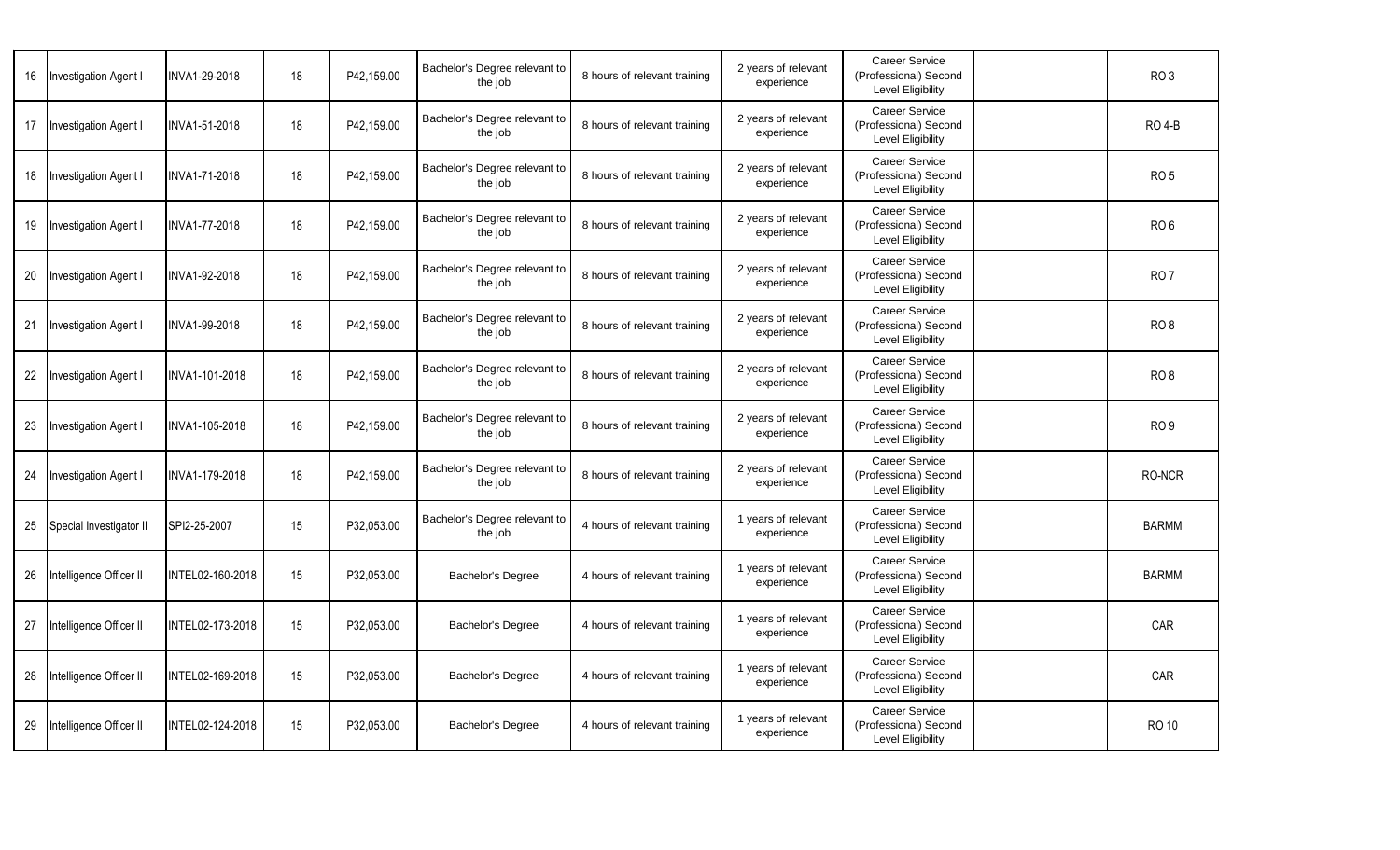| 30 | Intelligence Officer II | INTEL02-141-2018       | 15 | P32,053.00 | Bachelor's Degree        | 4 hours of relevant training | 1 years of relevant<br>experience | <b>Career Service</b><br>(Professional) Second<br><b>Level Eligibility</b> | <b>RO12</b>     |
|----|-------------------------|------------------------|----|------------|--------------------------|------------------------------|-----------------------------------|----------------------------------------------------------------------------|-----------------|
| 31 | Intelligence Officer II | INTEL02-150-2018       | 15 | P32,053.00 | Bachelor's Degree        | 4 hours of relevant training | 1 years of relevant<br>experience | Career Service<br>(Professional) Second<br>Level Eligibility               | <b>RO 13</b>    |
| 32 | Intelligence Officer II | INTEL02-54-2018        | 15 | P32,053.00 | Bachelor's Degree        | 4 hours of relevant training | 1 years of relevant<br>experience | <b>Career Service</b><br>(Professional) Second<br>Level Eligibility        | <b>RO 4-A</b>   |
| 33 | Intelligence Officer II | INTEL02-59-2018        | 15 | P32.053.00 | <b>Bachelor's Degree</b> | 4 hours of relevant training | 1 years of relevant<br>experience | <b>Career Service</b><br>(Professional) Second<br><b>Level Eligibility</b> | <b>RO 4-B</b>   |
| 34 | Intelligence Officer II | INTEL02-60-2018        | 15 | P32,053.00 | Bachelor's Degree        | 4 hours of relevant training | 1 years of relevant<br>experience | <b>Career Service</b><br>(Professional) Second<br>Level Eligibility        | <b>RO 4-B</b>   |
| 35 | Intelligence Officer II | INTEL02-65-2018        | 15 | P32,053.00 | Bachelor's Degree        | 4 hours of relevant training | 1 years of relevant<br>experience | <b>Career Service</b><br>(Professional) Second<br>Level Eligibility        | RO 4-B          |
| 36 | Intelligence Officer II | INTEL02-83-2018        | 15 | P32.053.00 | <b>Bachelor's Degree</b> | 4 hours of relevant training | 1 years of relevant<br>experience | <b>Career Service</b><br>(Professional) Second<br>Level Eligibility        | RO <sub>6</sub> |
| 37 | Intelligence Officer II | INTEL02-98-2018        | 15 | P32,053.00 | Bachelor's Degree        | 4 hours of relevant training | 1 years of relevant<br>experience | Career Service<br>(Professional) Second<br><b>Level Eligibility</b>        | RO <sub>7</sub> |
| 38 | Intelligence Officer II | INTEL02-117-2018       | 15 | P32,053.00 | Bachelor's Degree        | 4 hours of relevant training | 1 years of relevant<br>experience | <b>Career Service</b><br>(Professional) Second<br>Level Eligibility        | RO <sub>9</sub> |
| 39 | Intelligence Officer II | INTEL02-187-2018       | 15 | P32,053.00 | Bachelor's Degree        | 4 hours of relevant training | 1 years of relevant<br>experience | Career Service<br>(Professional) Second<br>Level Eligibility               | RO-NCR          |
| 40 | Intelligence Officer I  | INTEL01-90-2007        | 11 | P22,316.00 | Bachelor's Degree        | None Required                | None Required                     | <b>Career Service</b><br>(Professional) Second<br><b>Level Eligibility</b> | <b>BARMM</b>    |
| 41 | Intelligence Officer I  | INTEL01-93-2007        | 11 | P22.316.00 | Bachelor's Degree        | None Required                | None Required                     | <b>Career Service</b><br>(Professional) Second<br>Level Eligibility        | <b>BARMM</b>    |
| 42 | Intelligence Officer I  | <b>INTEL01-52-2015</b> | 11 | P22,316.00 | Bachelor's Degree        | None Required                | None Required                     | <b>Career Service</b><br>(Professional) Second<br>Level Eligibility        | CAR             |
| 43 | Intelligence Officer I  | INTEL01-56-2015        | 11 | P22,316.00 | Bachelor's Degree        | None Required                | None Required                     | Career Service<br>(Professional) Second<br>Level Eligibility               | CAR             |